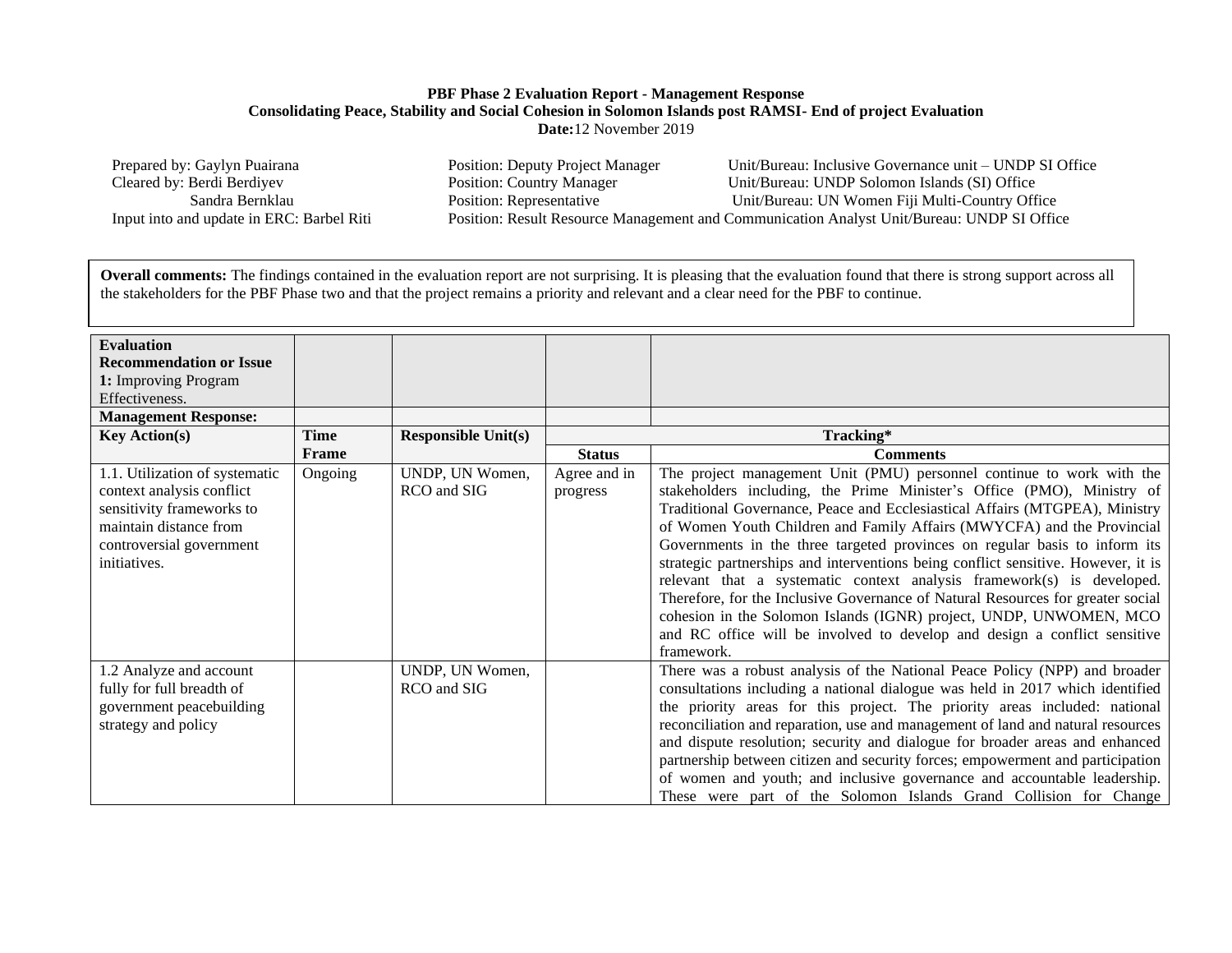|                               |           |                 |              | Government's (SIGCCG) mandates and policy statement. At the ministerial<br>level, the activities implemented by the project with key implementing<br>government agencies were aligned to their approved annual workplans. In<br>contrast to that, the current government mandates as the evaluation report stated<br>is focusing on infrastructure and Chinese funding which is outside the remit of<br>the PBF funded projects. The PBF (phase-II) provided technical assistance to<br>key areas identified in the national communique and NPP. In relation to this<br>recommendation, the evaluation however, should have recommended reviewing<br>or developing a new peace policy as the current NPP policy has expired. |
|-------------------------------|-----------|-----------------|--------------|------------------------------------------------------------------------------------------------------------------------------------------------------------------------------------------------------------------------------------------------------------------------------------------------------------------------------------------------------------------------------------------------------------------------------------------------------------------------------------------------------------------------------------------------------------------------------------------------------------------------------------------------------------------------------------------------------------------------------|
| 1.3 Improve efficiencies and  | January - | UNDP, UN Women, | $Agree - In$ | Geographically, Solomon Islands is a diverse country with many islands that are                                                                                                                                                                                                                                                                                                                                                                                                                                                                                                                                                                                                                                              |
| planning to reduce logistical | June 2020 | SIG and RCO     | progress     | widely disbursed and isolated from transport / service options. First year                                                                                                                                                                                                                                                                                                                                                                                                                                                                                                                                                                                                                                                   |
| and transport costs           |           |                 |              | implementation of PBF (phase-II) faced challenges, including the high turnover                                                                                                                                                                                                                                                                                                                                                                                                                                                                                                                                                                                                                                               |
|                               |           |                 |              | of staff. However, year 2 implementation was improved with full project staff<br>on board. In relation to planning, joint annual work plans were developed for                                                                                                                                                                                                                                                                                                                                                                                                                                                                                                                                                               |
|                               |           |                 |              | the 2018/2019. Some interventions such as reparation, and land reform                                                                                                                                                                                                                                                                                                                                                                                                                                                                                                                                                                                                                                                        |
|                               |           |                 |              | dialogues were conducted jointly by UNDP and UN Women. We agree with the                                                                                                                                                                                                                                                                                                                                                                                                                                                                                                                                                                                                                                                     |
|                               |           |                 |              | evaluation that a lot of activities were implemented separately. This will be                                                                                                                                                                                                                                                                                                                                                                                                                                                                                                                                                                                                                                                |
|                               |           |                 |              | taken into consideration with the IGNR project which, will address this through                                                                                                                                                                                                                                                                                                                                                                                                                                                                                                                                                                                                                                              |
|                               |           |                 |              | our joint planning process in which the development of annual work plans,<br>procurement plans and budget are co-joined. This includes a joint M&E plan.                                                                                                                                                                                                                                                                                                                                                                                                                                                                                                                                                                     |
|                               |           |                 |              | Also, where possible we plan to address 2 or 3 activities in one mission to                                                                                                                                                                                                                                                                                                                                                                                                                                                                                                                                                                                                                                                  |
|                               |           |                 |              | reduce logistical and transport costs.                                                                                                                                                                                                                                                                                                                                                                                                                                                                                                                                                                                                                                                                                       |
| 1.4 Anticipate a December     |           |                 | $Agree - In$ | The management agreed with this recommendation whilst this is not new, and                                                                                                                                                                                                                                                                                                                                                                                                                                                                                                                                                                                                                                                   |
| recess                        |           |                 | progress     | the PMU is aware of this.                                                                                                                                                                                                                                                                                                                                                                                                                                                                                                                                                                                                                                                                                                    |
| 1.5 Undertake impact          |           |                 | Partially    | The Management agreed that this evaluation is unlikely to offer a full sense of                                                                                                                                                                                                                                                                                                                                                                                                                                                                                                                                                                                                                                              |
| assessment following enough   |           |                 | Agree        | outcomes or impacts as highlighted in the recommendation. The evaluation                                                                                                                                                                                                                                                                                                                                                                                                                                                                                                                                                                                                                                                     |
| passage of time               |           |                 |              | recommended to have an impact assessment after 6-9 months following the end<br>of the project. However, this evaluation was an integral part of the project                                                                                                                                                                                                                                                                                                                                                                                                                                                                                                                                                                  |
|                               |           |                 |              | workplan which to determine the extent to which anticipated outcomes were                                                                                                                                                                                                                                                                                                                                                                                                                                                                                                                                                                                                                                                    |
|                               |           |                 |              | achieved, and to gain a credible, concrete and independent understanding of the                                                                                                                                                                                                                                                                                                                                                                                                                                                                                                                                                                                                                                              |
|                               |           |                 |              | impact of this project. Furthermore, this evaluation was aimed to promote                                                                                                                                                                                                                                                                                                                                                                                                                                                                                                                                                                                                                                                    |
|                               |           |                 |              | learning within implementing agencies UNDP and UN Women, within PBF and                                                                                                                                                                                                                                                                                                                                                                                                                                                                                                                                                                                                                                                      |
|                               |           |                 |              | the Peace Building Support Office (PBSO), government of Solomon Islands at                                                                                                                                                                                                                                                                                                                                                                                                                                                                                                                                                                                                                                                   |
|                               |           |                 |              | national, provincial and ward levels, and across the community of peace actors                                                                                                                                                                                                                                                                                                                                                                                                                                                                                                                                                                                                                                               |
|                               |           |                 |              | and current or potential donors supporting peace and development in the<br>Solomon Islands; and inform the strategic approach and content of a third PBF                                                                                                                                                                                                                                                                                                                                                                                                                                                                                                                                                                     |
|                               |           |                 |              | phase for the Solomon Islands by formulating evidence-based recommendations                                                                                                                                                                                                                                                                                                                                                                                                                                                                                                                                                                                                                                                  |
|                               |           |                 |              | emanating from this examination of PBF II. Therefore, it is very timely that the                                                                                                                                                                                                                                                                                                                                                                                                                                                                                                                                                                                                                                             |
|                               |           |                 |              | evaluation occurred before the project ends and the PBF IGNR starts.                                                                                                                                                                                                                                                                                                                                                                                                                                                                                                                                                                                                                                                         |
|                               |           |                 |              | Moreover, an impact assessment is a rigorous and intensive evaluation method.                                                                                                                                                                                                                                                                                                                                                                                                                                                                                                                                                                                                                                                |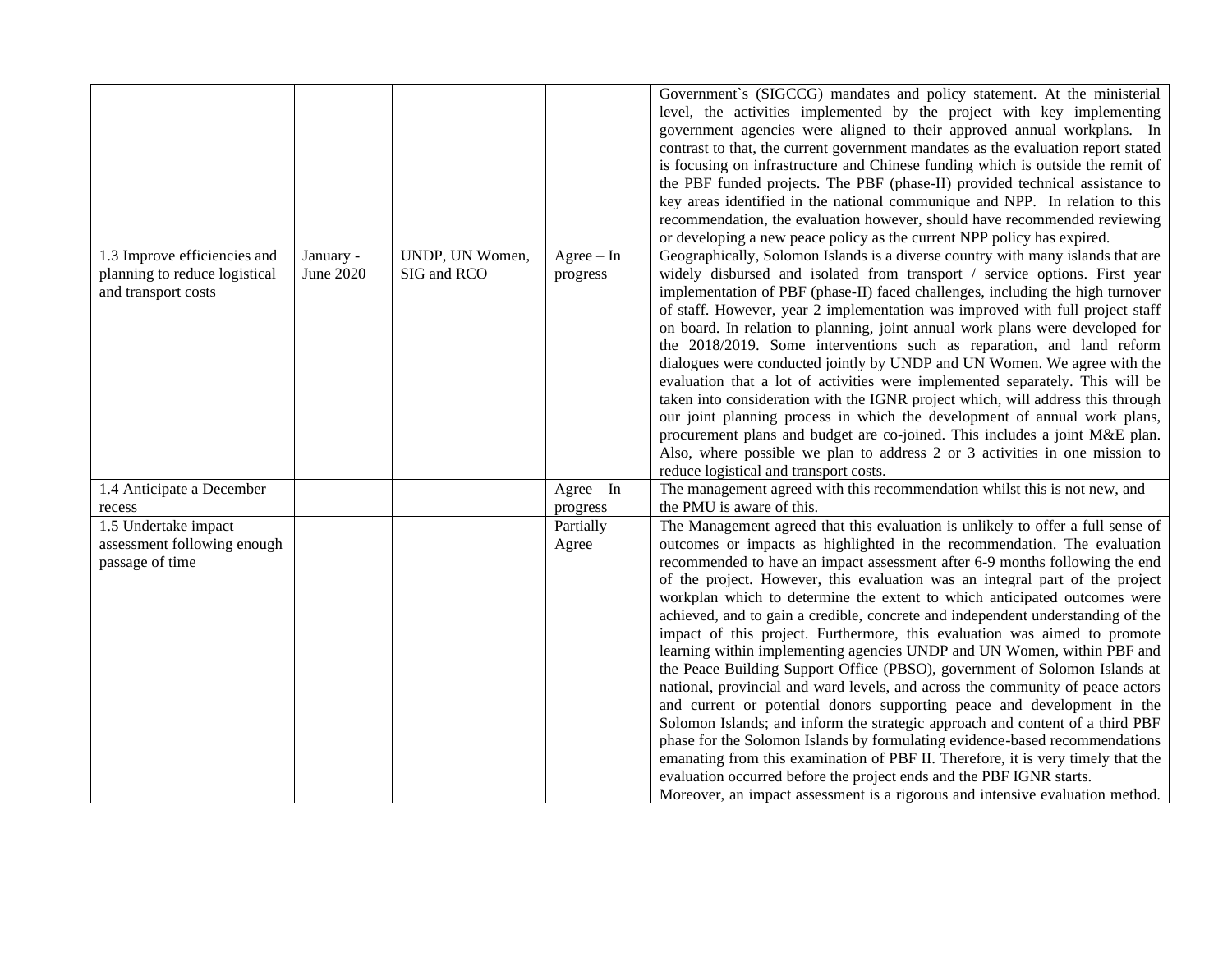| 1.6 Include realistic and<br>thoughtful exit strategies in<br>subsequent programming | Ongoing          |                            | Partially<br>Agree | It is challenging to assess the impact of a project of such a complex nature with<br>multiple intersections within a limited timeframe such as with PBF 2.<br>For the new PBF IGNR project, a baseline and end line assessment will be<br>conducted apart from an external evaluation. This will be conducted with focus<br>to assess the impact of project interventions, where possible.<br>The project has actively provided technical assistance and capacitated relevant<br>ministries (MTGPEA, MWYCFA etc.) under PBF (Phase-II) project and<br>focused to create equal ownership and sustainability. For example, the technical<br>assistance provided for Reparation and gender mainstreaming initiatives helped<br>relevant ministries to take up the initiative to a next level by getting the<br>reparation policy for approval by cabinet and gender-responsive budgeting at<br>provincial level. Furthermore, the project board and stakeholders have been<br>reminded on a regular basis that the project will be finishing in June 2019 and<br>partners acknowledged their part to play in taking the successful initiatives |
|--------------------------------------------------------------------------------------|------------------|----------------------------|--------------------|---------------------------------------------------------------------------------------------------------------------------------------------------------------------------------------------------------------------------------------------------------------------------------------------------------------------------------------------------------------------------------------------------------------------------------------------------------------------------------------------------------------------------------------------------------------------------------------------------------------------------------------------------------------------------------------------------------------------------------------------------------------------------------------------------------------------------------------------------------------------------------------------------------------------------------------------------------------------------------------------------------------------------------------------------------------------------------------------------------------------------------------------|
|                                                                                      |                  |                            |                    | forward. Also, the project extension from June -September 2019 was a decision<br>by the project board who consisted of permanent secretaries and senior<br>government officials, therefore, they were aware of the due date for the project<br>and have funded some of the activities which the project was unable to continue<br>with such as the reparation consultations in later 2019.<br>Lastly, the new PBF IGNR project has been designed to be more realistic and<br>have thoughtful exit strategies. There were extensive consultations that have<br>been done with the partnerships including the key Ministries and the activities<br>were all well aligned with their priorities and timeline.                                                                                                                                                                                                                                                                                                                                                                                                                                  |
| 21.7 Streamline and improve<br>methods around<br>disbursement of funds               | Jan-June<br>2020 | UNDP and<br><b>UNWomen</b> | Agree              | The Management agrees to this recommendation and the following will be done<br>in the next project:<br>Logistic notes before workshops;<br>Advance planning to ensure where feasible vendors are registered, and<br>POs issued to minimize cash advances;<br>Management requires to set a standard DSA for non-UN personnel.<br>In the Solomon Islands, most participants are rural actors and do not have bank<br>accounts. In addition, many service providers are not vendors in the system as<br>they too do not have bank accounts. This is due to the limited banking services<br>in the Solomon Islands and the rural nature of the project interventions. UNDP<br>and UN Women will discuss and agree on a standard rate for SIG and other<br>non-UN staff especially on DSAs and transportation rates basing this on the<br>government rates.                                                                                                                                                                                                                                                                                      |
| 1.8 Share and disseminate<br>monitoring and evaluation<br>findings                   | Ongoing          | UNDP, and UN<br>Women      | Agree.             | M&E findings were disseminated to relevant stakeholders involved in the<br>project through the technical working groups and project board meetings. For<br>the new PBF project, more contextually innovative tools will be used not only<br>to inform the relevant ministries but also other stakeholders. The abstract of the                                                                                                                                                                                                                                                                                                                                                                                                                                                                                                                                                                                                                                                                                                                                                                                                              |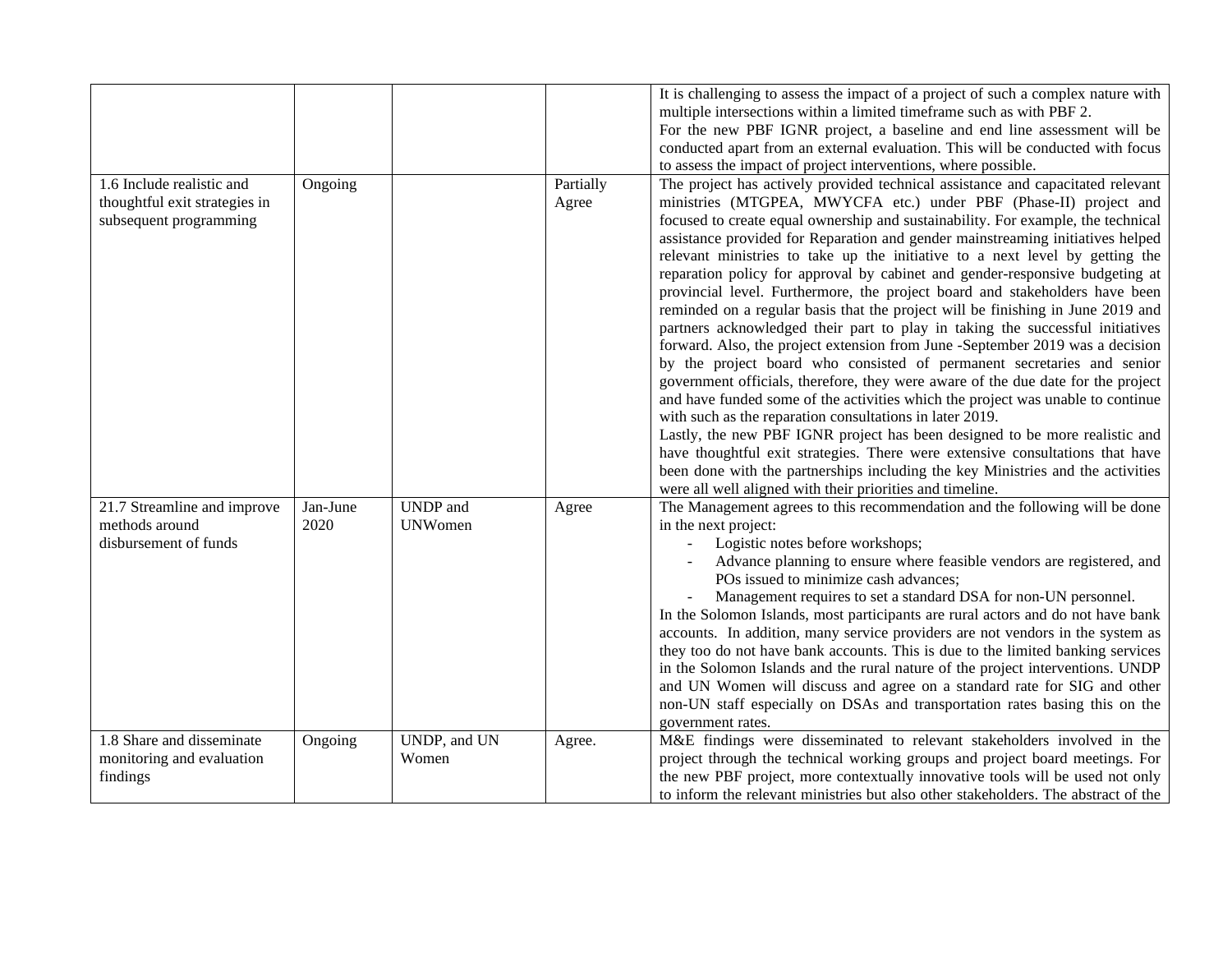|                                                                               |             |                                  |                    | evaluation report will be disseminated to relevant ministries and interested<br>officials within UNDP and UN Women.                                                                                                                                                                                                                                                                                                                                                                                                                                                                                                                                                                                                                                                                                                                                                                                                                                                                                                                                                                                                                                                                                                                 |
|-------------------------------------------------------------------------------|-------------|----------------------------------|--------------------|-------------------------------------------------------------------------------------------------------------------------------------------------------------------------------------------------------------------------------------------------------------------------------------------------------------------------------------------------------------------------------------------------------------------------------------------------------------------------------------------------------------------------------------------------------------------------------------------------------------------------------------------------------------------------------------------------------------------------------------------------------------------------------------------------------------------------------------------------------------------------------------------------------------------------------------------------------------------------------------------------------------------------------------------------------------------------------------------------------------------------------------------------------------------------------------------------------------------------------------|
| 1.9 Improved organizational<br>arrangements to improve the<br>joint' delivery | Ongoing     | UNDP and UN<br>Women             | Agree              | Under PBF (Phase-II), the second year saw significant improvements between<br>UNDP and UN Women through improved organizational arrangements such as<br>the sharing of office space to ensure better coordination and planning and joint<br>review of key documents including available concept notes and meeting plans<br>for review and input. For the new PBF project, the joint planning and review<br>exercises will further be strengthened by involving relevant regional team<br>members from in country and regional offices (Fiji MCO).                                                                                                                                                                                                                                                                                                                                                                                                                                                                                                                                                                                                                                                                                   |
| 1.10 Tighter project planning<br>in advance of activities                     | Ongoing     | <b>UNDP. UN Women</b><br>and SIG | Partially<br>Agree | There was vigorous planning processes that occurred including consultations<br>with stakeholders on the planned activities for each annual work plan in<br>2018/2019. Annual work plans were sent prior to the project board meetings for<br>board members' review, perusal and approval before implementation. The PMU<br>team always consulted and developed concept notes and budgets jointly with<br>the key implementing partners. All efforts were made to ensure partners were<br>aware of activities. One of the key challenges was ensuring government<br>participation and input within project timeframes ahead of project activities. To<br>resolve this, the project staff have been having face to face meetings with<br>partners to plan activities together.                                                                                                                                                                                                                                                                                                                                                                                                                                                        |
| 1.11Utilize recommendations<br>and conclusion contained in<br>the CDA         |             |                                  | Partially<br>Agree | Relevant and reasonable recommendations from CDA were used to inform the<br>design of the new PBF project. It is worth mentioning that some<br>recommendations highlighted in the CDA are very sensitive, (especially the<br>investigation regarding the 23 million dollars reparation payment and redaction<br>of the "missing chapter in the Truth and Reconciliation Commission Report)<br>and therefore beyond the mandate of UNDP and UN Women as strategic<br>partners to the government of Solomon Islands and its relevant ministries.<br>Additionally, some recommendations of the CDA, especially related to<br>continuation of initiatives of PBF (phase-II), have not been taken up for the new<br>PBF project based on the guidelines shared by the donor for the new PBF<br>project. It is a challenge to the sustainability of PBF II interventions that the<br>new PBF project will not build on existing initiatives It is worth mentioning that<br>the new PBF project will be focusing on more sensitive areas, especially land<br>and natural resources management, which require more and regular<br>coordination, consultation and planning with partners including government<br>ministries and communities. |
| <b>Evaluation</b><br><b>Recommendation or Issue</b><br>2: Future Programming  |             |                                  |                    |                                                                                                                                                                                                                                                                                                                                                                                                                                                                                                                                                                                                                                                                                                                                                                                                                                                                                                                                                                                                                                                                                                                                                                                                                                     |
| <b>Management Response:</b>                                                   |             |                                  |                    |                                                                                                                                                                                                                                                                                                                                                                                                                                                                                                                                                                                                                                                                                                                                                                                                                                                                                                                                                                                                                                                                                                                                                                                                                                     |
| <b>Key Action(s)</b>                                                          | <b>Time</b> | <b>Responsible Unit(s)</b>       |                    | <b>Tracking</b>                                                                                                                                                                                                                                                                                                                                                                                                                                                                                                                                                                                                                                                                                                                                                                                                                                                                                                                                                                                                                                                                                                                                                                                                                     |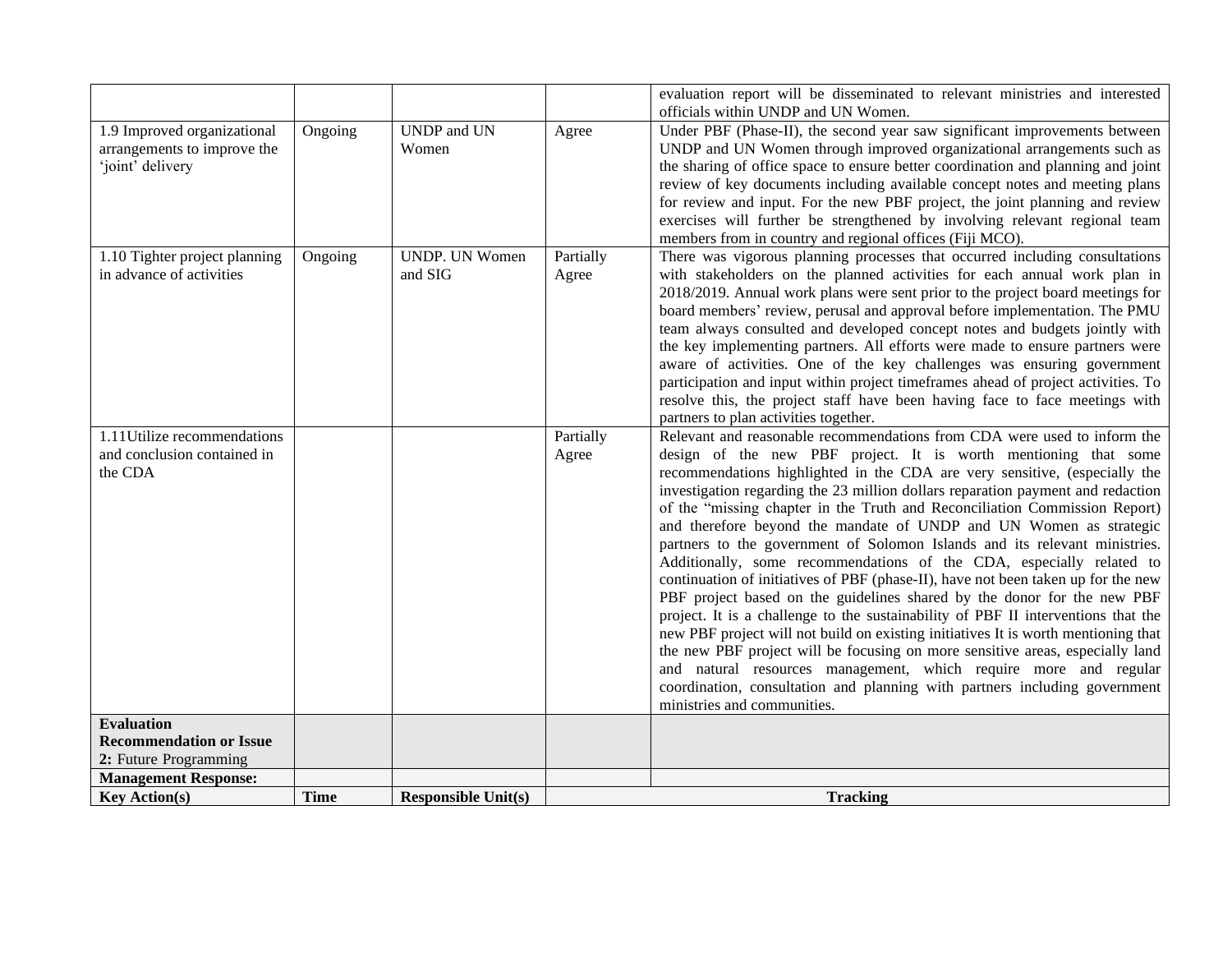|                                                                                                                                                                         | Frame |                               | <b>Status</b> | <b>Comments</b>                                                                                                                                                                                                                                                                                                                                                                                                                                                                                                                                                                                                                                                                                                                                                                                                                                                                                                                                                                                                                                                                                                                                                                                                                                                                                                                                                                                                                                                                                                                                                                                                                                                                                              |
|-------------------------------------------------------------------------------------------------------------------------------------------------------------------------|-------|-------------------------------|---------------|--------------------------------------------------------------------------------------------------------------------------------------------------------------------------------------------------------------------------------------------------------------------------------------------------------------------------------------------------------------------------------------------------------------------------------------------------------------------------------------------------------------------------------------------------------------------------------------------------------------------------------------------------------------------------------------------------------------------------------------------------------------------------------------------------------------------------------------------------------------------------------------------------------------------------------------------------------------------------------------------------------------------------------------------------------------------------------------------------------------------------------------------------------------------------------------------------------------------------------------------------------------------------------------------------------------------------------------------------------------------------------------------------------------------------------------------------------------------------------------------------------------------------------------------------------------------------------------------------------------------------------------------------------------------------------------------------------------|
| 2.1 Revisit and challenge<br>application of industry-<br>standard understandings of                                                                                     |       | UNDP, UN Women,<br><b>SIG</b> | Agree         | A conflict analysis was done prior to the new IGNR project.                                                                                                                                                                                                                                                                                                                                                                                                                                                                                                                                                                                                                                                                                                                                                                                                                                                                                                                                                                                                                                                                                                                                                                                                                                                                                                                                                                                                                                                                                                                                                                                                                                                  |
| 'conflict' and 'peacebuilding'<br>ahead of any project concept.                                                                                                         |       |                               |               |                                                                                                                                                                                                                                                                                                                                                                                                                                                                                                                                                                                                                                                                                                                                                                                                                                                                                                                                                                                                                                                                                                                                                                                                                                                                                                                                                                                                                                                                                                                                                                                                                                                                                                              |
| 2.2 Disseminate TRC<br>summary report distributed to<br>parliamentarians.                                                                                               |       |                               | Agree         | The Ministry of Traditional Governance, Peace and Ecclesiastical Affairs<br>(MTGPEA) has plans to send the report to parliament for their endorsement<br>before dissemination as it's the Ministry's mandate to do that. This is outside<br>the remit of new PBF project.                                                                                                                                                                                                                                                                                                                                                                                                                                                                                                                                                                                                                                                                                                                                                                                                                                                                                                                                                                                                                                                                                                                                                                                                                                                                                                                                                                                                                                    |
| 2.3 Support rural<br>communities' ability to take<br>long-term, healthy and<br>informed decisions about use<br>of their land.                                           |       |                               | Agree         | The evaluation recommends that project support should extend to rural<br>communities regarding decision making in relation to customary land. As part<br>of the Peacebuilding work and process, a study was commissioned to<br>investigate the status of land issues in the Solomon Islands. Efforts were made<br>to resolve land conflicts, and to increase understanding by the Government and<br>communities of the extent and typology of land disputes. Extended dialogues on<br>land reform were held with leaders including women and youth groups. These<br>were conducted on Guadalcanal and a total of 130 people attended in March<br>2018. A follow up land summit was held in Malaita in November 2018 with a<br>similar number of participants. Innovation training was conducted by UNDP in<br>June 2018 for the Land Recording Division, prioritizing land for development<br>within wider tribal responsibilities using the Trust Societal model for<br>collectively managing developed land. Despite the support from the project, it is<br>challenging for landowners to take a long-term, healthy and informed decision<br>about use of land as recommended in the evaluation report, as customary land is<br>a domain regulated by a variety of practices across the country. For instance, the<br>existence of patrilineal and matrilineal systems of land rights and the parallel<br>legal systems that exists in the country with most disputes resolutions processes<br>leaning more towards the formal court system. In the new phase, the project<br>team will ensure rural communities in target areas are informed of their rights<br>towards their land and natural resources. |
| 2.4 PWCs and PYCs would<br>benefit from participation in<br>UN brokered workshops with<br>National Councils of Women<br>and Youth (and their<br>provincial subsections) |       |                               | Agree         | A Provincial Women's Caucus Lessons Learned (PWC LL) Workshop was<br>organized towards the end of Phase II with representatives from the existing<br>women's organizations including the National Council of Women, the<br>government and PWCs to address and clarify the very challenges highlighted in<br>the evaluation recommendation. Based on the PWC LL, a revised Terms of<br>Reference was developed for PWCs clearly linking PWCs with Provincial<br>Councils of Women and the Provincial Women's Desk including and roles.<br>With regards to the PYCs, the National Youth Congress (NYC) is inactive even<br>though an interim board was elected in early 2019. This is due to lack of                                                                                                                                                                                                                                                                                                                                                                                                                                                                                                                                                                                                                                                                                                                                                                                                                                                                                                                                                                                                           |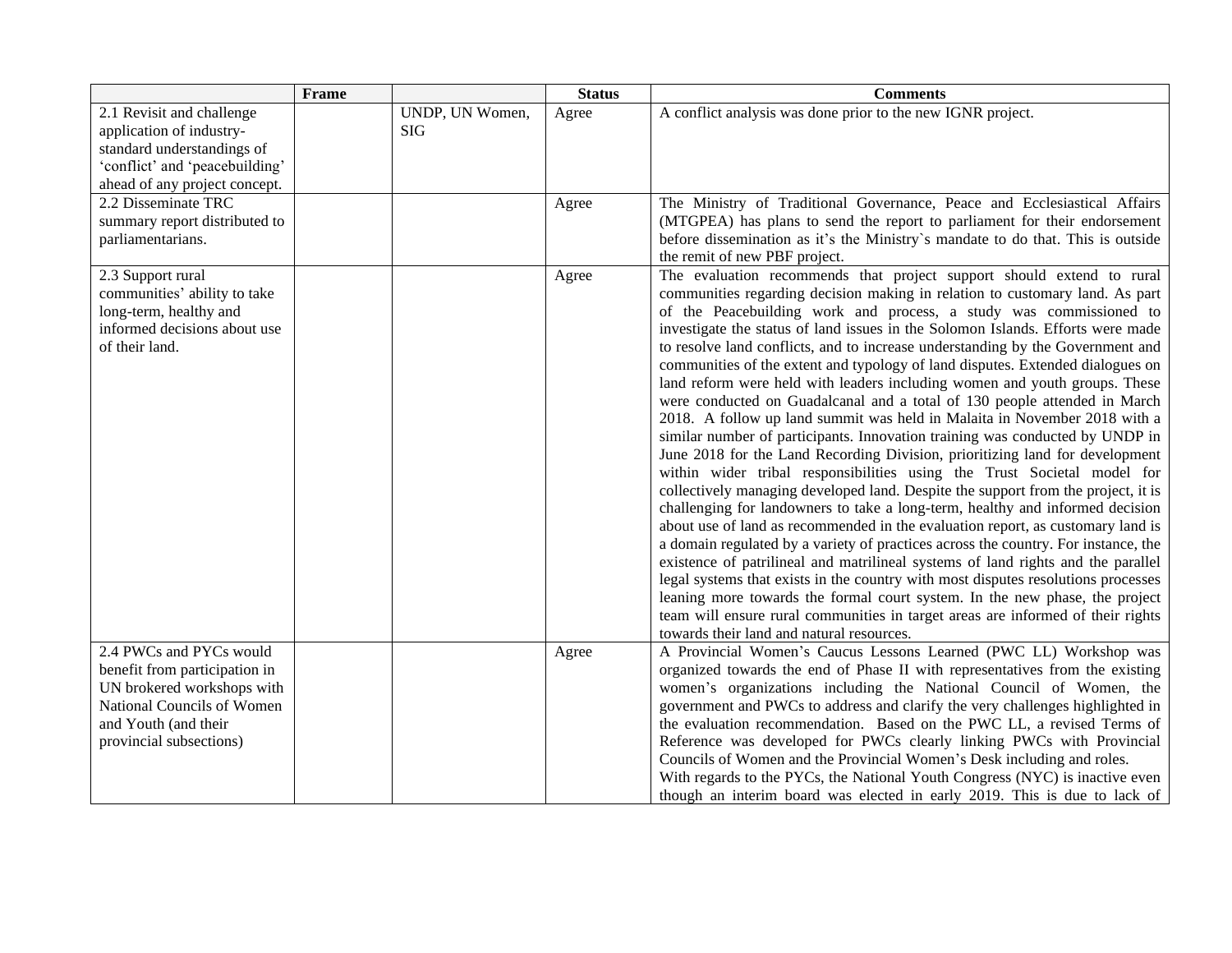| 2.5 Local level conflict<br>resiliency and peace building<br>capacity would be enhanced<br>by ongoing support to<br>community leaders in<br>Honiara, Western and<br>Malaita trained under PBF II<br>in peace building and conflict<br>analysis. | Agree              | funding and absence of a General Secretary (GS) supports the executive<br>committee in ensuring the smooth operation of the secretariat. Attempts to<br>recruit a GS took place in late 2019. However, there are delays in the<br>recruitment process which prolonged the implementation of activities to revive<br>the NYC. The project continues consultations and meetings with the NYC, and<br>they are aware of the roles and responsibilities of the PYCs. Currently the NYC<br>is yet to establish the provincial councils and the next PBF project is going to<br>support them with reviving the provincial councils in the targeted provinces.<br>This will be an opportunity to build capacity within both the NYC and the PYCs<br>in addition to having the council youth continue to participate in dialogues.<br>The Ministry of Traditional Governance, Peace and Ecclesiastical Affairs<br>(MTGPEA) led the facilitation of the Peace Building, conflict Analysis and<br>Mediation trainings in this project phase. Four sets of Training of Trainers<br>(TOTs) in four target provinces were completed in 2019. In addition to that the<br>MTGPEA staff including provincial based staff were trained on community-<br>based transformation, conflicts analysis and peace building through the<br>Mindanao Peace building Institute in Philippines. Therefore, there is local<br>capacity and support will be continuing through the MTGPEA. |
|-------------------------------------------------------------------------------------------------------------------------------------------------------------------------------------------------------------------------------------------------|--------------------|--------------------------------------------------------------------------------------------------------------------------------------------------------------------------------------------------------------------------------------------------------------------------------------------------------------------------------------------------------------------------------------------------------------------------------------------------------------------------------------------------------------------------------------------------------------------------------------------------------------------------------------------------------------------------------------------------------------------------------------------------------------------------------------------------------------------------------------------------------------------------------------------------------------------------------------------------------------------------------------------------------------------------------------------------------------------------------------------------------------------------------------------------------------------------------------------------------------------------------------------------------------------------------------------------------------------------------------------------------------------------------------------------------------------------------------------------------------|
| 2.6 Maintain and expand<br><b>Youth Innovation Training</b><br>Forum with addition of future<br>thinking component                                                                                                                              | Agree              | Due to funding constraints, the project was unable to provide support to include<br>youth innovation training. The new PBF project will not focus on this thematic<br>area. However, the other PBF funded project (Youth Empowerment Project)<br>which provides training on youth and innovation will continue in 2020 to<br>provide these opportunities.                                                                                                                                                                                                                                                                                                                                                                                                                                                                                                                                                                                                                                                                                                                                                                                                                                                                                                                                                                                                                                                                                                    |
| 2.7 requiring a Gender<br>Specialist or focal point to<br>assure enough inclusion of<br>gender sensitive components<br>and sign off on each<br>(relevant) activity                                                                              | Partially<br>Agree | The project through UN Women engaged a gender specialist to ensure that<br>gender analysis and women's strategic participation are mainstreamed in all<br>activities of the project. For the new PBF project, UN Women 's IGNR Project<br>Coordinator and Fiji based Programme Specialist: Gender Equality and<br>Governance will be providing technical assistance to ensure that the project is<br>gender responsive.                                                                                                                                                                                                                                                                                                                                                                                                                                                                                                                                                                                                                                                                                                                                                                                                                                                                                                                                                                                                                                      |
| 2.8 Utilize or build<br>peacebuilding, mediation and<br>social cohesion skills of local<br>trainers and facilitators                                                                                                                            | Partially<br>agree | The project built the capacity of local trainers in 4 provinces. The project<br>utilized these trained local trainers where it was able to in the communities. The<br>MTGPEA also utilized their expertise to provide community level trainings in<br>their communities. It is recommended for the Ministry to support them to<br>deliver the Peacebuilding capacity trainings at their communities.                                                                                                                                                                                                                                                                                                                                                                                                                                                                                                                                                                                                                                                                                                                                                                                                                                                                                                                                                                                                                                                         |
| 2.9 Invest in office<br>technology to support                                                                                                                                                                                                   | Partially<br>Agree | With the previous Peacebuilding and Human Security projects through UNDP,<br>office equipment such as computers, printers were sourced, and support was                                                                                                                                                                                                                                                                                                                                                                                                                                                                                                                                                                                                                                                                                                                                                                                                                                                                                                                                                                                                                                                                                                                                                                                                                                                                                                      |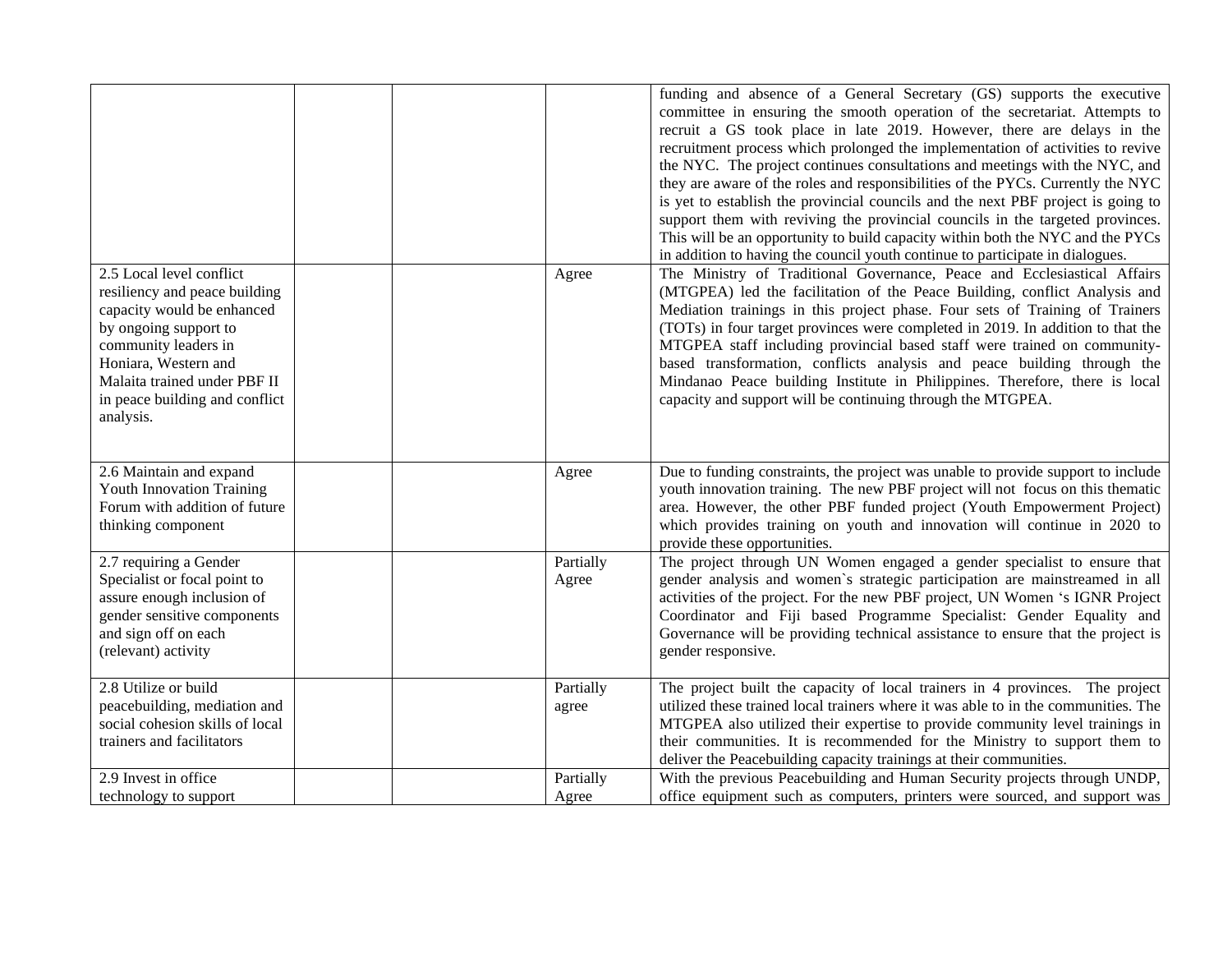| government and civil society<br>partners                                                                                                              |                    | provided with the office website to the Ministry of National Unity,<br>Reconciliation and Peace now MTGPEA. One of the challenges for the Ministry<br>is maintenance and updating of the MTGPEA website which is too costly for<br>the Ministry. Support was also extended to the provincial Peace offices in the<br>provinces. In contrast to that, unfortunately, the PYC and PWC have volunteer<br>setup and membership. Therefore, the project is unable to provide them office<br>equipment as they are not organisations. It was planned and agreed that the<br>secretariats will be the Youth and Women's Desk officers at the provincial<br>governments.                                                                                                                                                                                                                                                                                                                                                                            |
|-------------------------------------------------------------------------------------------------------------------------------------------------------|--------------------|---------------------------------------------------------------------------------------------------------------------------------------------------------------------------------------------------------------------------------------------------------------------------------------------------------------------------------------------------------------------------------------------------------------------------------------------------------------------------------------------------------------------------------------------------------------------------------------------------------------------------------------------------------------------------------------------------------------------------------------------------------------------------------------------------------------------------------------------------------------------------------------------------------------------------------------------------------------------------------------------------------------------------------------------|
| 2.10 Provide longer term<br>funding for social cohesion<br>and institution and state<br>building                                                      | Agree              | Generally, very little effort was put on explicit resource mobilization. A lot of<br>collaboration is required with government to generate more support and funding<br>for social cohesion and institution and state building.                                                                                                                                                                                                                                                                                                                                                                                                                                                                                                                                                                                                                                                                                                                                                                                                              |
| 2.11 Provide conflict<br>sensitivity technical support<br>and/or framework to<br>government as it rolls out<br>larger scale infrastructure            | Agree              | Due to funding constraints, the project was unable to provide support to the<br>government in terms of conflict sensitivity and assessments with large<br>infrastructure projects. However, the government through the MTGPEA does<br>provide support to respective ministries with conflict sensitive technical<br>support. One examples of this is through the re-establishment of the<br>International Centre for Living Aquatic Resources Management (ICLARM)'s<br>Coastal Aquaculture Center at Aruligo, West of Honiara. The MTGPEA<br>mandates to work closely with the government in providing conflict sensitive<br>assessments and support for large infrastructure in needs basis. One of their<br>challenges is effective coordination and communication within the government<br>ministries.<br>The next PBF project will be focusing on conflict analysis, but only within<br>target communities exploring sustainable natural resource development<br>alternatives, to inform policy frameworks and capacity building plans. |
| 2.12 Undertake study of<br>potential scope and<br>repercussions (through<br>peace/conflict lens) for<br>Solomon Islands of<br>Bougainville referendum | Disagree           | This is an international security issue which is out of the PBF Project mandate.<br>The Ministry of Foreign Affairs, Department of Immigration and the Office of<br>the Prime Minister is looking into this.                                                                                                                                                                                                                                                                                                                                                                                                                                                                                                                                                                                                                                                                                                                                                                                                                                |
| 2.13 Undertake conflict<br>resiliency survey                                                                                                          | Partially<br>agree | Conflict resiliency survey was not part of this project. However, a lot of surveys<br>including a Peace and Conflict -related Development Analysis have been done.<br>The project in partnership with the Youth Empowerment project plan to<br>undertake a perception survey in 2020. The management agreed that for future<br>projects, it should investigate doing a conflict resiliency survey.                                                                                                                                                                                                                                                                                                                                                                                                                                                                                                                                                                                                                                          |
| 2.14 Expand, publicize and<br>share youth innovation work                                                                                             |                    | This project started the youth innovation forums. However due to funding and<br>the timeframe, it covers only two targeted provinces. Agree that work should                                                                                                                                                                                                                                                                                                                                                                                                                                                                                                                                                                                                                                                                                                                                                                                                                                                                                |